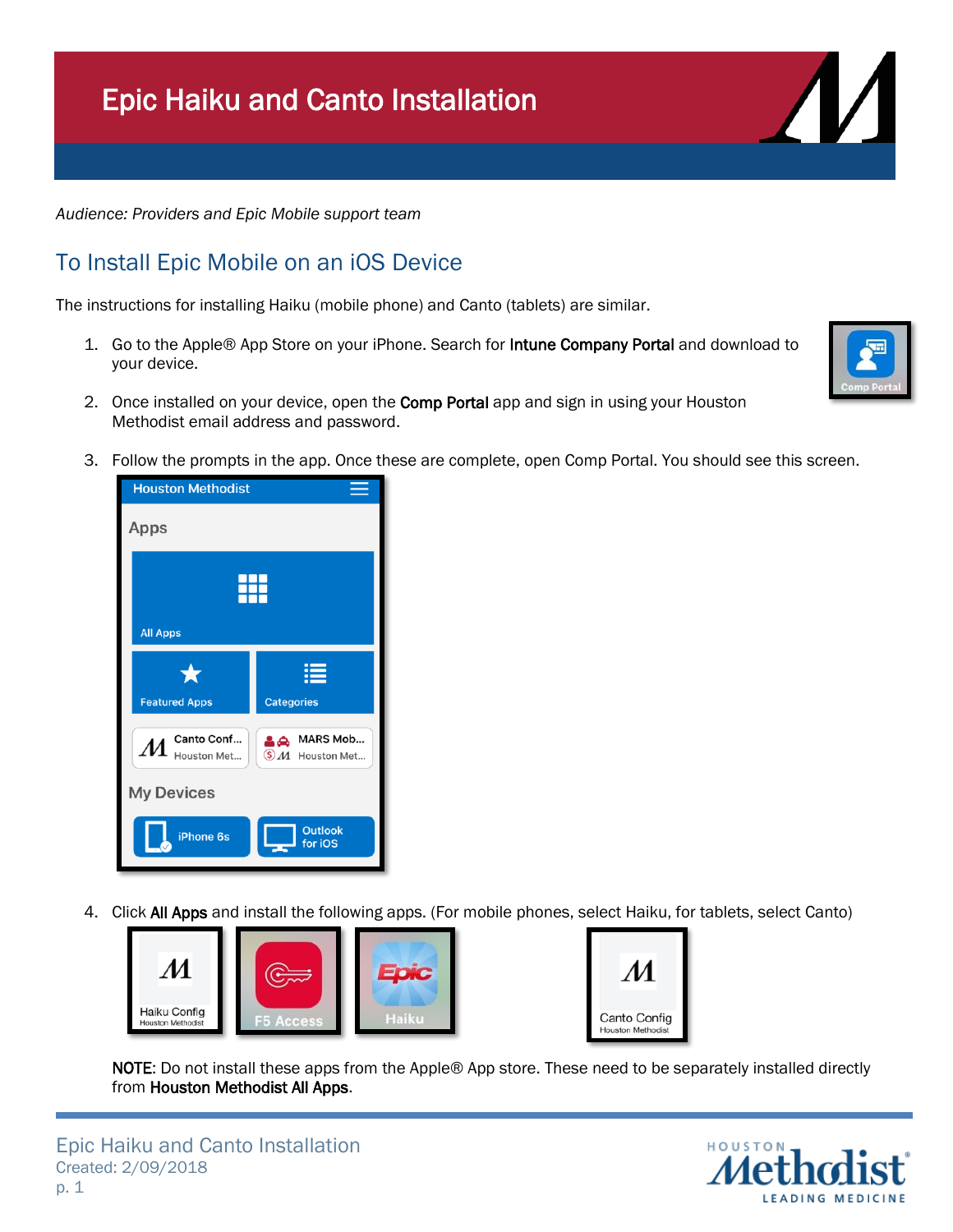## Epic Haiku and Canto Installation

5. Once installed, Open F5 Access and press Enable when prompted.

6. Open Epic Haiku (phone) or Epic Canto (tablet) configurator and click START.



START

HelpDesk@HoustonMethodist.org or 832.667.5600

पौ

 $\Box$ 

 $\mathbf{m}$ 

Questions? Contact IT Help Desk at

 $\rightarrow$ 

F5 Access